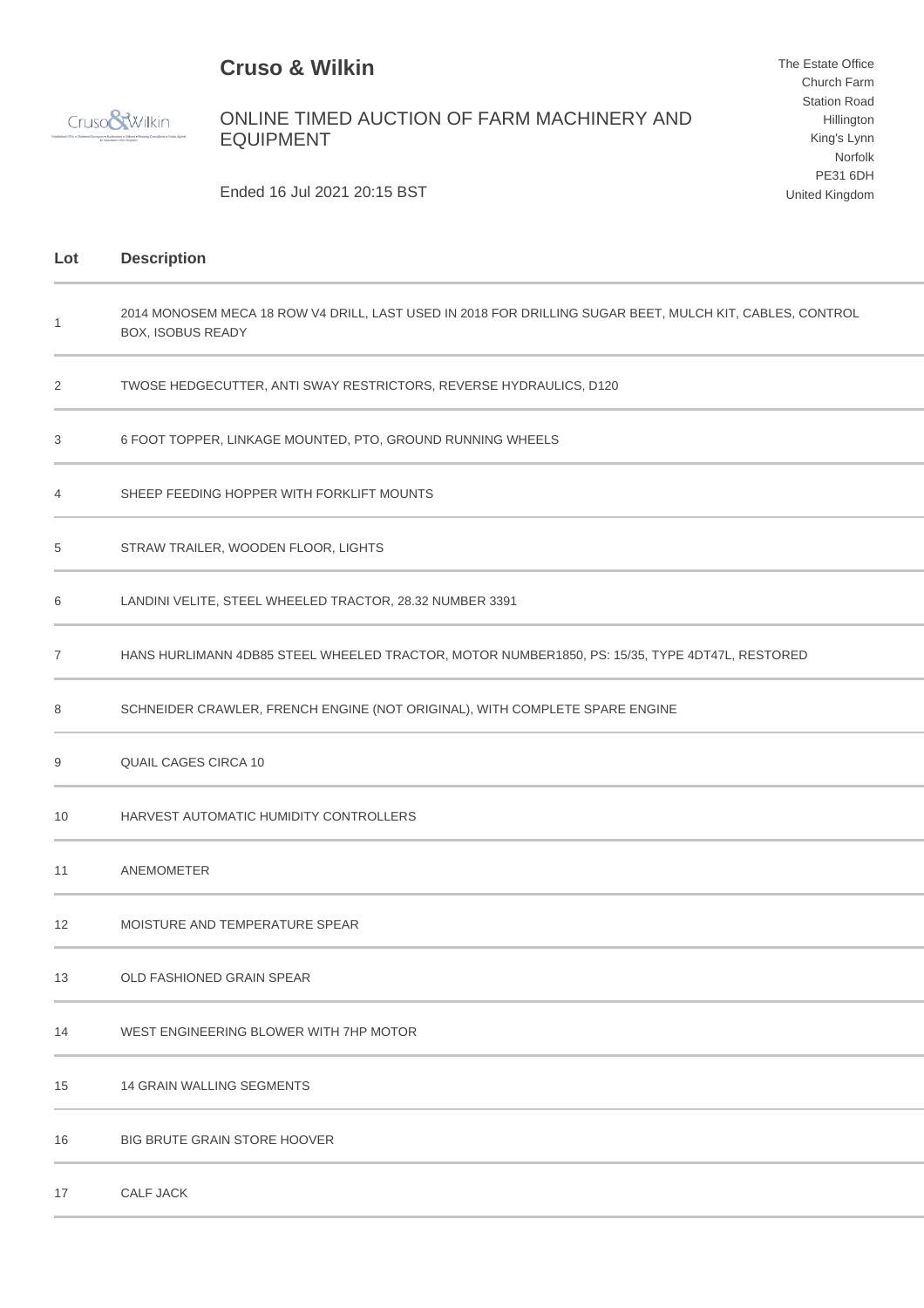| 18 | <b>OLD SPRAYER</b>                                                                                                                                                |
|----|-------------------------------------------------------------------------------------------------------------------------------------------------------------------|
| 19 | AMAZONE ZAM 1500 10-18M DISC                                                                                                                                      |
| 20 | AMAZONE ZAM 1500 10-18M DEFLECTOR                                                                                                                                 |
| 21 | SINAR TECHNOLOGY 6095 AGRI PRO MOISTURE METER                                                                                                                     |
| 22 | THYREGOD T7 SUGAR BEET HARVESTER AND SPARES                                                                                                                       |
| 23 | MCHALE BALE SQUEEZER                                                                                                                                              |
| 24 | BRETTENBRIDGE 180 SUGAR BEET CLEANER AND PICKING OFF TABLE                                                                                                        |
| 25 | BRETTENBRIDGE 180 SUGAR BEET CLEANER FOR SPARES                                                                                                                   |
| 26 | 2014 WILCOX TRI AXLE BULKER WITH ROLLOVER SHEET, ID MARK C373034, FULL HISTORY                                                                                    |
| 27 | KVERNELAND LD85 4 FURROW PLOUGH, PRESS ARM WITH HYDRAULIC RELEASE                                                                                                 |
| 28 | 2007 GMR 2600 TRAILED SPRAYER, 12/24 METRE, TESTED UNTIL NOV 2021                                                                                                 |
| 29 | FARM PRO RADIAL TYRE, 420/85 R38                                                                                                                                  |
| 30 | ACCORD DL4 AIR SEEDER, SUFFOLK COULTERS, PRE EMERGENCE MARKERS, TRAMLINE MARKERS                                                                                  |
| 31 | ROWCROP WHEELS AND TYRES, 8.3/8 R32 AND 9.5 R44                                                                                                                   |
| 32 | CLAXTON SPRAYER TANK WITH PUMP, LINKAGE MOUNTED                                                                                                                   |
| 33 | OLD CAST WHEELS AND FRAME                                                                                                                                         |
| 34 | WELGER VINTAGE BUNCHER                                                                                                                                            |
| 35 | 3M MASCHIO POWER HARROW, ERPICE DMR, DM RAPIDO, REAR PACKER ROLL                                                                                                  |
| 36 | 2014 AMAZONE CIRRUS 6003-2 DISC DRILL, PRE EMERGENCE MARKERS, TRAMLINE MARKERS, HYDRAULIC FOLDING, 3-2<br>DISC COULTERS, FRONT LEVELLING BOARD, FOLLOWING HARROWS |
| 37 | 2008 SUTTON GRAIN BUCKET ECL5100, 2.83 CUBIC M, JCB FITTINGS                                                                                                      |
| 38 | PROFORGE INVERTAMAZ PRO 5M, TRAILED DISCS, HYDRAULIC FOLDING, SN 2438, TRANSPORT FLOTATION WHEELS                                                                 |
|    |                                                                                                                                                                   |

MARTIN LISHMAN SPRAYER WITH BOOMS

×.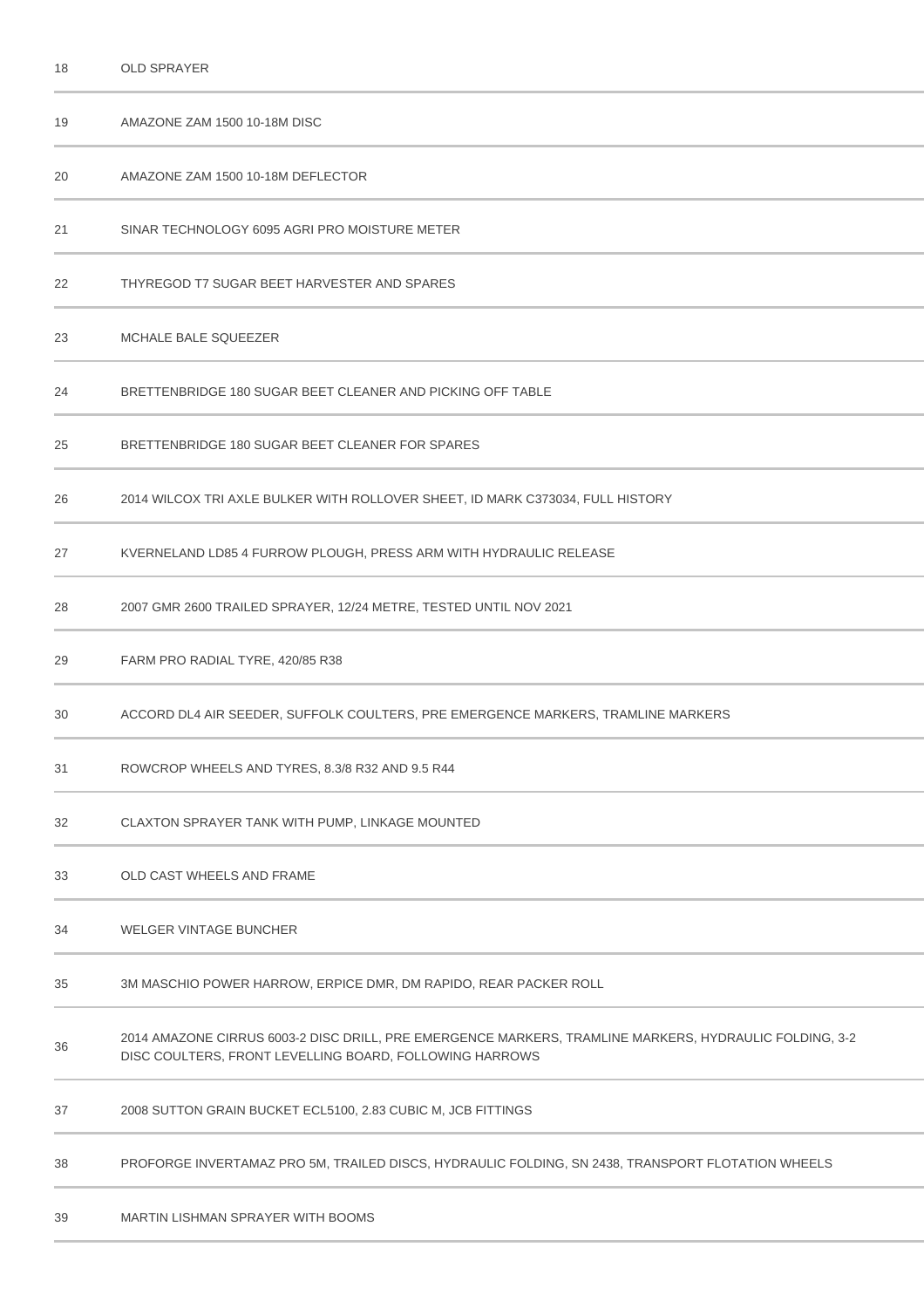| 40 | <b>GRAIN SPEARS - SPARES AND REPAIRS</b> |
|----|------------------------------------------|
|----|------------------------------------------|

| 41 | 2003 KRM FERTILISER SPREADER, M2W WITH WEIGHT CELLS, PTO, BOGBALLE CONTROLLER                                       |
|----|---------------------------------------------------------------------------------------------------------------------|
| 42 | 2 REAR WHEEL WEIGHTS TO FIT CASE TRACTOR                                                                            |
| 43 | JOHN DEERE WHEEL WEIGHTS                                                                                            |
| 44 | PRESSURE HARROW, HYDRAULIC FOLDING, LINKAGE MOUNTED                                                                 |
| 45 | TRUECRAFT WHEEL CHANGER                                                                                             |
| 46 | BIG BRUTE GRAIN HOOVER, FORKLIFT BRACKETS, PIPE                                                                     |
| 47 | STOCKS SPINNER ON SINGLE AXLE TRAILER PREVIOUSLY USED FOR SLUG PELLETS                                              |
| 48 | FRONT MOUNTED BAND SPRAYER                                                                                          |
| 49 | FISHER HUMPHRIES WIRE TIE BALER FOR RESTORATION                                                                     |
| 50 | BRAND NEW GOODYEAR 10 PLY FLOTATION TYRE 48X3100-20NHS                                                              |
| 51 | 4 FLOTATION TYRES OFF MBTRAC 900                                                                                    |
| 52 | NO LOT                                                                                                              |
| 53 | 2020 KVERNELAND 6M TS TINE DRILL, PRE EMERGENCE MARKERS, TRAMLINE MARKERS, ISOBUS READY, DRILLED CIRCA<br>250 ACRES |
| 54 | SUMO TRIO 4.5M CULTIVATOR                                                                                           |
| 55 | 6M WEAVING TINE DRILL, PRE EMERGENCE MARKERS, TRAMLINE MARKERS                                                      |
| 56 | MIEDEMA ELEVATOR                                                                                                    |
| 57 | <b>BLOODHOUND ELEVATOR</b>                                                                                          |
| 58 | 1998 DOWDESWELL PLOUGH, 6+1 DP160                                                                                   |
| 59 | 1998 DOWDESWELL 7 FURROW PRESS                                                                                      |
| 60 | SPALDINGS FLATLIFT 4M                                                                                               |
| 61 | JOHN DEERE WHEEL RIMS TO SUIT 380/85 34 TYRES, 72 INCH CENTRES                                                      |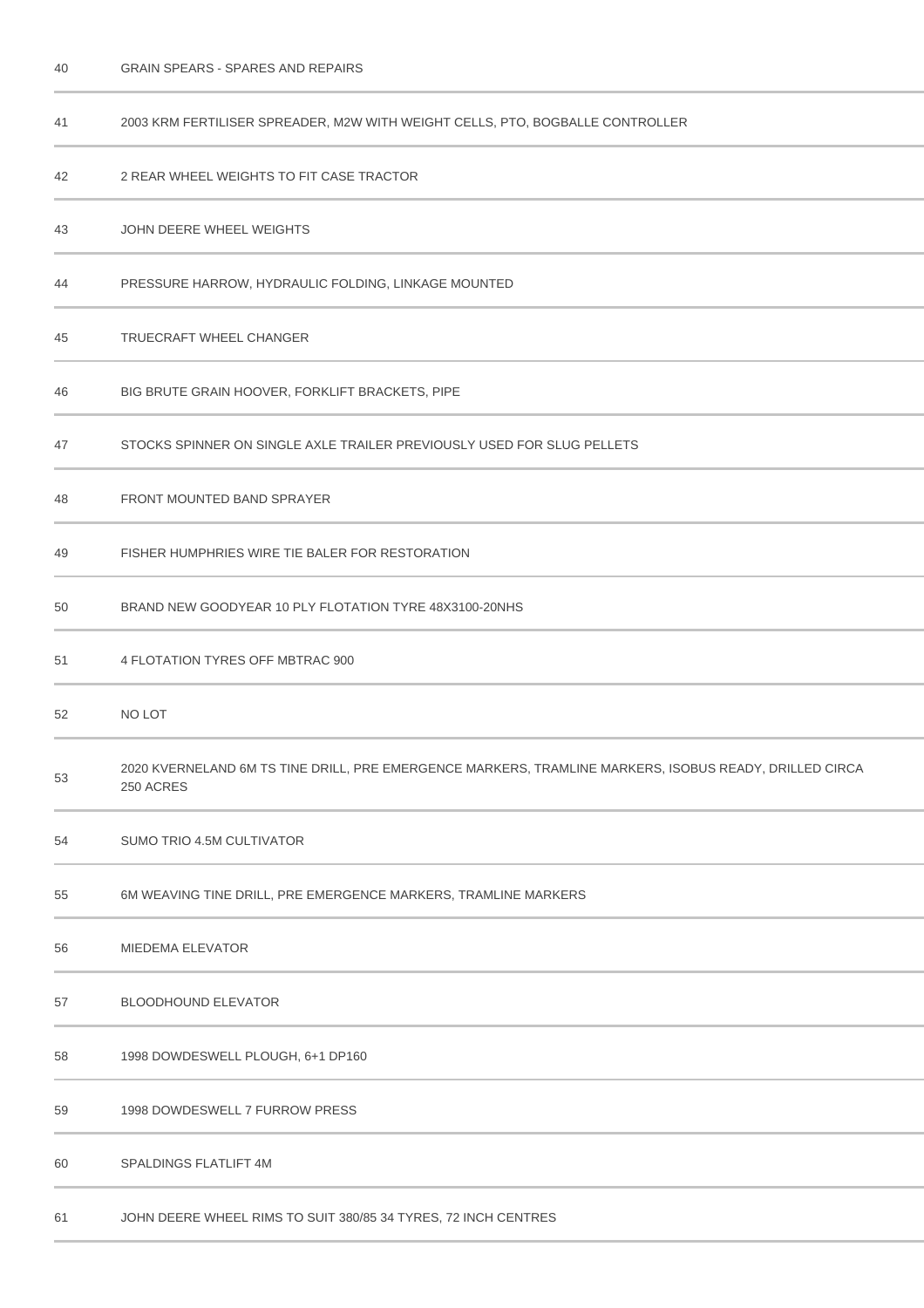| 63 | TYRES AND RIMS - ROWCROP FOR JOHN DEERE 8000 SERIES, REARS 520/85 R46, FRONTS 480/70 R34. LIKE NEW                                                                                                                                                                                                                           |
|----|------------------------------------------------------------------------------------------------------------------------------------------------------------------------------------------------------------------------------------------------------------------------------------------------------------------------------|
| 64 | NARROW WHEELS. FRONTS 320/90 R46, REARS 290/95 R32. CENTRES TO FIT JOHN DEERE                                                                                                                                                                                                                                                |
| 65 | NARROW WHEELS, 320/90 R46 REARS, 290/95 R32 FRONTS, CENTRES TO FIT NEW HOLLAND                                                                                                                                                                                                                                               |
| 66 | <b>GREEN KEROSENE TANK AND STAND</b>                                                                                                                                                                                                                                                                                         |
| 67 | 2 CHALLENGER CAT WHEELS (IDLER). RUBBER REFURBISHED BY CLIFTON RUBBER                                                                                                                                                                                                                                                        |
| 68 | <b>VINTAGE BAND SAW</b>                                                                                                                                                                                                                                                                                                      |
| 69 | <b>CEMENT MIXER</b>                                                                                                                                                                                                                                                                                                          |
| 70 | LATHE                                                                                                                                                                                                                                                                                                                        |
| 71 | <b>CLAAS 600 COMBINE SIDE KNIFE</b>                                                                                                                                                                                                                                                                                          |
| 72 | PETTIT TRAILER FOR RESTORATION                                                                                                                                                                                                                                                                                               |
| 73 | PETTIT HI TIP TRAILER                                                                                                                                                                                                                                                                                                        |
| 74 | <b>VOGEL NOOT FURROW PRESS</b>                                                                                                                                                                                                                                                                                               |
| 75 | WOODEN TRAILER FOR RESTORATION (TAIL GATE NOT INCLUDED)                                                                                                                                                                                                                                                                      |
| 76 | <b>TYRES AND CENTRES</b>                                                                                                                                                                                                                                                                                                     |
| 77 | GRIMME POTATO HARVESTER GT170S, DOUBLE MULTI SEP, HYDRAULIC STEERING AXLE DRIVE, 400MM INTAKE, BOX<br><b>FILLING CHUTE</b>                                                                                                                                                                                                   |
| 78 | 2850 JOHN DEERE TRACTOR, 9710 HOURS, FRONT TYRES 13.6 R24, REAR TYRES 16.9 R34. FRONT WEIGHTS SHOWN IN<br>PHOTOGRAPHS NOT INCLUDED                                                                                                                                                                                           |
| 79 | NEW HOLLAND CR9090 COMBINE PARTS. 3 X BEATER COVER PLATES, 1 LEFT HAND SIDE HEADER GUARD, 1 TOP BACK<br>HATCH DOOR, 6 INTAKE AUGER EXTENSIONS, 3 INTAKE AUGER EXTENSIONS BOLT ON, 2 STANDING PLATFORM GUARDS, 4<br>RETURN AUGER COVERS, 4 AUGER COVERS, 9 ELEVATOR COVERS, 2 SIDE KNIFE COVERS, 2 DIVIDERS FOR BOT [more]    |
| 80 | 1 SIDE KNIFE, BRACKET AND GUARD FOR NEW HOLLAND CR9090 COMBINE                                                                                                                                                                                                                                                               |
| 81 | SPARES FOR SIMBA FREEFLOW DRILL. 3 REAR ROLLER BEARINGS, 2 MARKER WHEEL BRACKET, 2 MARKER WHEEL<br>ADJUSTER BRACKET, 1 COULTER TINE, 1 COULTER TINE, 5 COULTER BOOT, 6 DEPTH SLICER, 1 COVERING TINE, 1 DRIVE<br>SHAFT 800MM, 1 FRONT WHEEL ADJUSTER, 19 TUNGSTEN TIPPED REVERSIBLE POINT, 1 TUBE OF ASSORTED NUTS<br>[more] |

STOCKS SLUG PELLETER FAN JET PRO WITH FRAME BUT NO CONTROL BOX